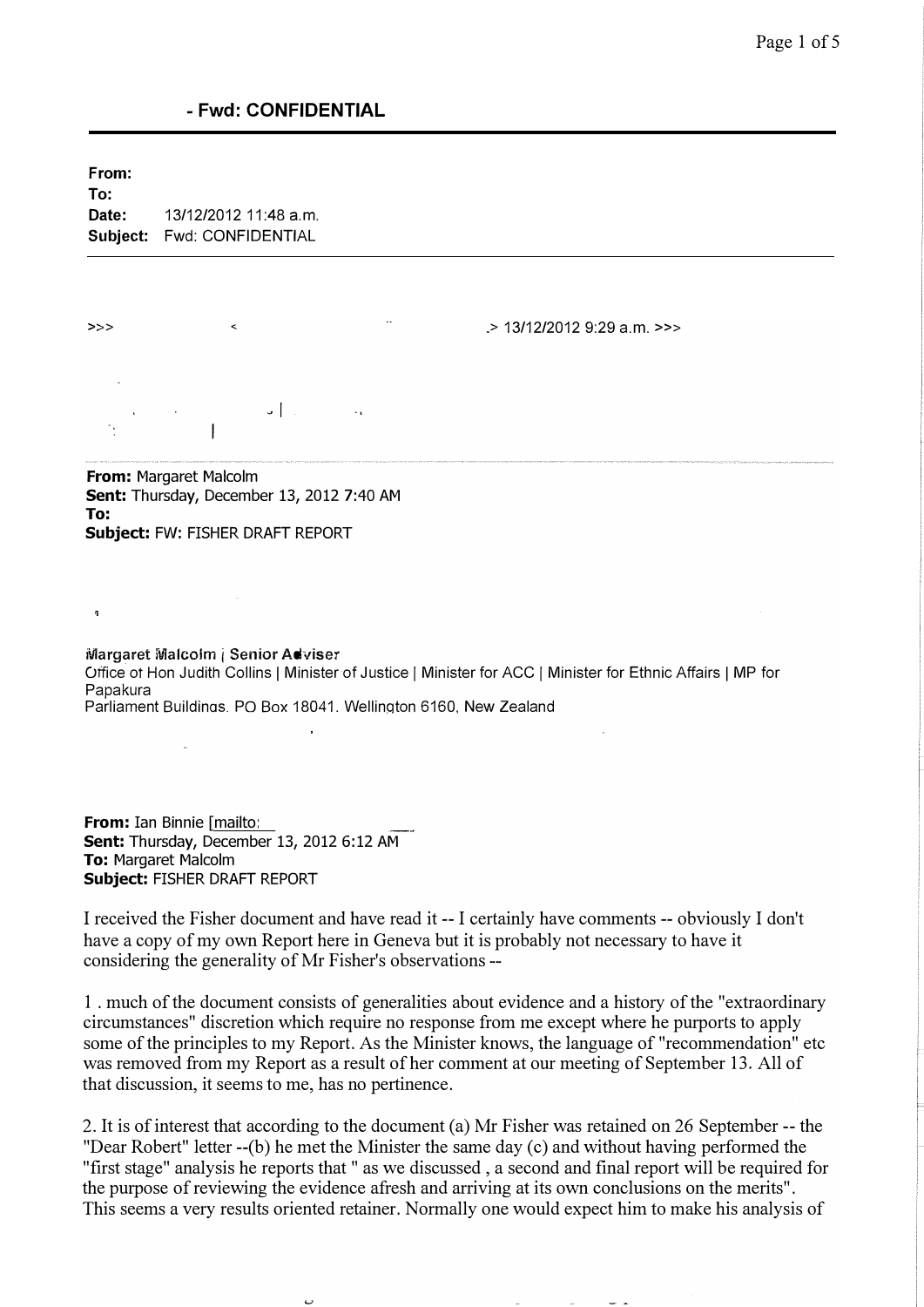my Report , and to have his analysis considered by the Minister, BEFORE a decision to have Mr Fisher do an entirely new Report "on the merits". It seems clear the Minister had already made up her mind on Septermber 26 regarding the outcome. The only function of Mr Fisher's "first stage" report was, according to his own recitation, to provide a rationale for a Ministerial decision already taken.

3. The document makes it clear that Mr Fisher has not read any of the evidence since his meeting with the Minister last September -- this task (which I would have thought essential to an assessment of my Report) he reserves for "the second and final report" -- an exercise apparently predetermined at the September 26 meeting -- to be delivered who knows when -- much of what he says about my analysis seems to arise from his lack of familiarity with the material I was asked to review, as will be discussed. The other leg to his analysis is that he might have weighed up the evidence differently than I did (although, presumably with an eye to what he expects to be the second stage of his inquiry) he says he might reach the same ultimate conclusion -- or he might not.

4. Mr Fisher passes over the fact the structure of the argument of the parties to my inquiry was largely derived from the decision of the Judicial Committee of the Privy Council in 2007. That decision laid out in great detail the important FACTUAL issues which the Crown Law Office and the Bain team continued to consider critical to the outcome. They invited me to make findings of fact on each of these issues and I did so. As to the luminol footprints, for example, the Privy Council asked the Solicotor General in the course of the hearing whether the Crown's case could survive a finding that Robin made them. This was because on the Crown's theory Robin would never have been in those parts of the house on the morning of June 20. The Solicitor General agreed in Court that whoever made the footprints was the killer (the actual quote from the Solicitor General in the Privy Council hearing is included in my Report -- it was taken from a contemporaneous handwritten note and Mr Pike, for the Crown , who was present at the hearing, did not dispute its accuracy). Yet Mr Fisher thinks this issue should just be bundled up with everything else as if the Crown's admission had never been made.

5. Mr Fisher dismisses the luminol foot evidence as just a "single strand" of evidence followed by me by "a serial testing of that conclusion against some, but not all, of the other items of evidence" (para 95) This just shows Mr Fisher's lack of familiarity with the evidentiary record. When an admission is made in proceedings between the same parties on the same subject matter before New Zealand's then highest appellate Court it's importance is not to be diminished, in my opinion, on the basis of academic articles talking generally about the onus of proof.

6 Mr Fisher's main point is that "in a circumstantial case" bits of evidence are to be examined individually but the ultimate decision should only be reached looking at all the relevant evidence cumulatively. At the "second stage" , he says, "it is necessary to assess the cumulative effect of combining the probative force of all the items" (p 23). His analysis is based on criminal cases ( see eg para 44 where he quotes a bunch of criminal precedents and, amongst other things, a paper he delivered to a Criminal Law Conference in Auckland in 2003). This is not a criminal case. It is not even a law suit.It is an informal inquiry to be conducted (as he notes elsewhere) with a great deal of flexibility and discretion. Nevertheless, Mr Fisher then quotes me at para 71 as doing exactly what he said I should have done i.e. I say:

... the cumulative effect of the items of physical evidence, considered item by item both individually and collectively

, and considered in light of my interview with David Bain ... persuade me that David Bain is factually innocent"

Mr Fisher says at para 72 that my "formulations are clearly beyond reproach", His allegation is that I didn't do what I said I did. This is just wrong. I did what I said I did. Otherwise I wouldn't have claimed to have done it. Moreover he concedes that in this "weighing up" exercise some factors will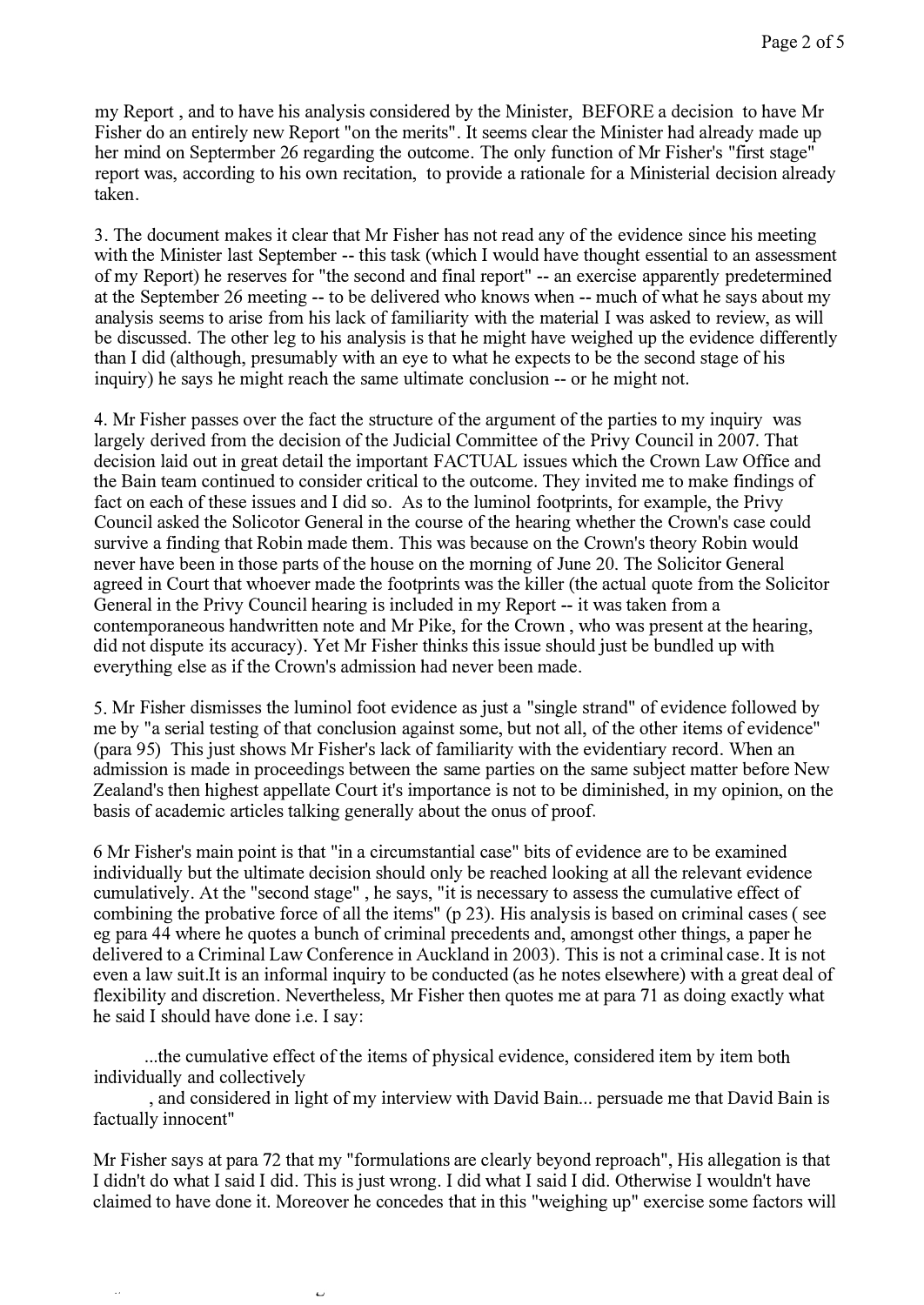be given more weight than others. That is precisely the path I followed. I found the physical evidence compelling. The psychological and propensity evidence of no help. Mr Fisher suggests at para 94 that I should have included in the weighing up the psychological and propensity evidence even though I considered it of no value. This shows the impracticality of his academic model .

6. Mr Fisher states that the "luminol footprint" evidence was "the foundation for my conclusion of factual innocence" .That comment was based, as stated, on my analysis of the evidence in light of the perfectly logical admission of the Solicitor General before the Privy Council , but nowhere did I suggest that the luminol footprint evidence stood alone. As explained in my Summary at the outset of the Report, the most persuasive evidence was the physical evidence including not only the luminol prints, but the absence of any blood on the inside of David Bain's running shoes, and the lack of a "window of opportunity" to accomodate the Crown's case. At para 91 Mr Fisher refers to other factors to which I assigned little weight. This too is part of the weighing up. At the end of the day Mr Fisher's complaint is that I did not neatly divide my analysis into two neat little"stages". He is advocating a complete triumph of form over substance. I disagree. What is important here is the substance.

7. It is true that I commented on the individual pieces of evidence as I went along , In the circumstances of a compensation inquiry (as opposed to a criminal trial which Mr Fisher takes as his model) it would have failed the parties to have done otherwise. They were entitled to know, for example, how I viewed the "gun fingerprint evidence" and I told them.

8. Then there is a lengthy explanation by Mr Fisher of the onus of proof starting with the statement that "Mr Binnie has misunderstood the law in New Zealand on multiple onuses of proof'. This is demonstrably incorrect. I made a distinction between the legal or persuasive onus -- which rested throughout on Mr Bain -- and the evidentiary onus. The evidentiary onus is simply what Mr Fisher calls the need for "evidence" or "further evidence". Mr Fisher just uses a different vocabulary. On the Crown's speculation that the evidence of the witness who saw David Bain at his garden gate at 6:45am on June 20 should be given little weight because perhaps David Bain had just "popped in and out", I said the Crown was making the assertion and had the evidentiary burden to back up its assertion.. Mr Fisher, on the same example, says that "the Crown carried the risk that unless it adduced further evidence to support any alternative explanation (such as that he had returned earlier and popped back out again) Binnie J would be justified etc etc ... but Mr Fisher adds) "that has nothing to do with the onus of proof" (para 100). I beg to differ. The words "the Crown carried the risk" is the classic language of onus -- in the absence of "further evidence" -- or in my terms meeting an evidentiary onus -- the Crown risks losing the point. Once again Mr Fisher's analysis raises distinctions without a difference to discredit a report based on evidence he hasn't read.

9 At para 111 and following MR Fisher complains that I "relied heavily upon information sourced from David" . This is true, So did the police and the Crown Law Office. He was the only source of much of the information relied upon by both sides, eg paras 112 to 114 -- I therefore had to decide whether, on the whole, I believed him or not. That was part of my mandate. In my opening summary of the Report I pointed out that I had completed my examination of the record and the analysis of the other evidence BEFORE I interviewed David Bain. Mr Fisher explains at para 117 that the "modern approach" is to "place greater weight on other considerations such as the inherent likelihood of the witness's story, consistency with his or her contemporaneous and subsequent behaviour, and independent sourcesof evidence." This is exactly the approach I took. David Bain's version of what he did on the morning of June 20 was inherently likely because it conformed to a long standing paper route routine to which there were independent witnesses. The Crown's alternative theory that he left the house unattended for over an hour with Robin due to walk in anytime was not. The fact he didn't change his bloody clothes was inherently unlikely "subsequent behaviour" if he was guilty. As to "independent sources of evidence", I found that in large part his credibility rested on its consistency with the physical evidence , not the other way around.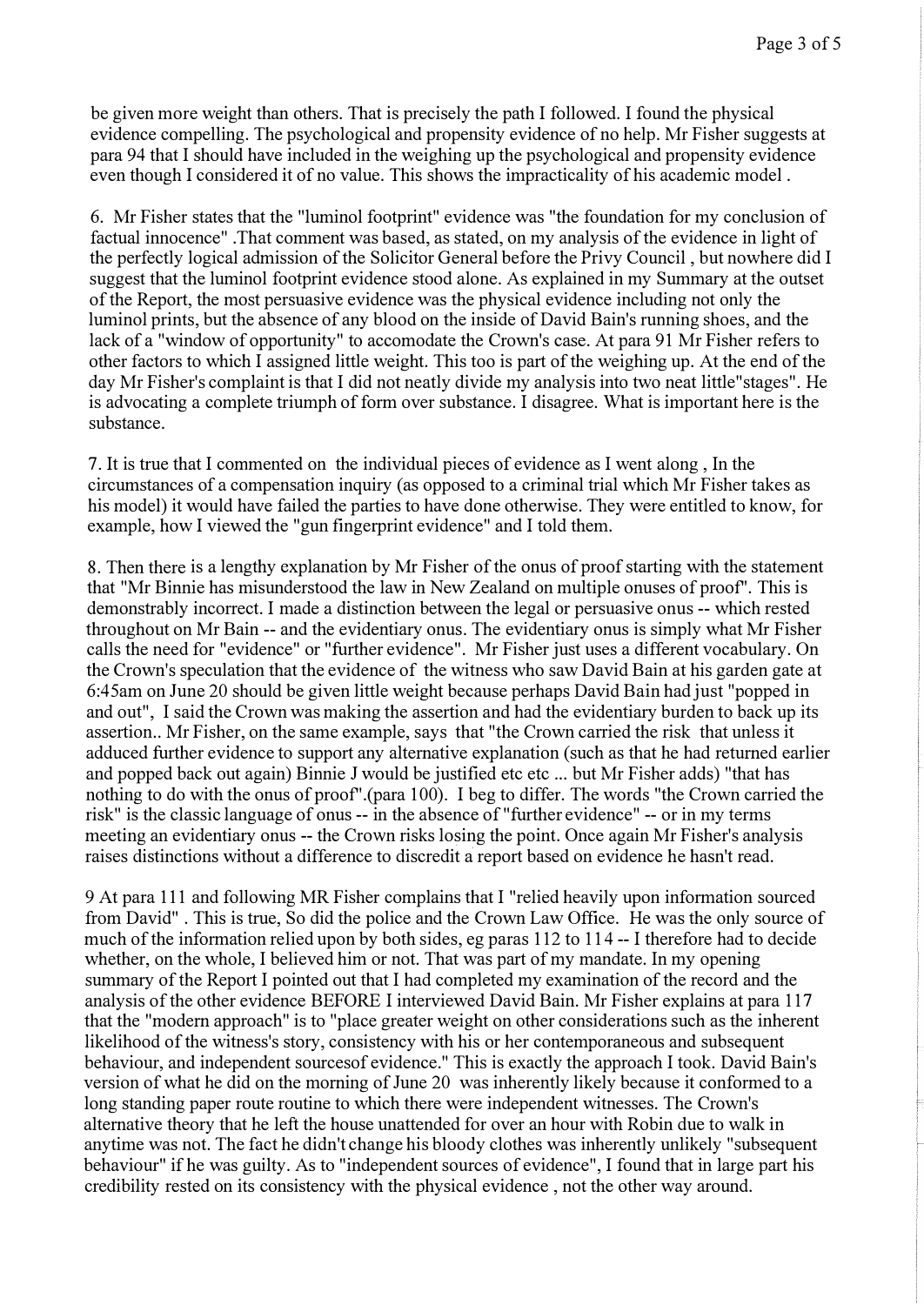10 . At para 120 and following Mr Fisher complains about my use of what he calls "innocent openness" evidence, i,e, "that if clients had been guilty they would not have been so silly as to make the admissions or oversights in the first place". What Mr Fisher fails to note (although it is explained in my Report) is that the use of "innocent openness" evidence in this case did not originate with me but with the Judicial Committee -- as mentioned earlier, I do not have a copy of my Report with me in Geneva but Lord Bingham is quoted as puzzling over why David Bain, if he was guilty, would have made some of the statements he did. Accordingly, if I am guilty of sinning I do so in the good company of the five judges of the Privy Council. Once again, Mr Fisher's complaints are academic and theoretical and indicate little familiarity with reality of the case.

11 . Mr Fisher finds it suprising that I quoted David Bain's claims of innocence at "the beginning and the end of the Executive Summary". I would have found it extraordinary NOT to quote his claims of innocence, Mr Fisher fails to point out that the statement was inserted at the end of the summary because, as I explain in the text, the decision rested in the hands of others and I felt (and still feel) that he should be given a chance to explain himself in his own words.

12 At para 12 8 and following Mr Fisher finds suprising my references to the 2009 jury acquittal.AQt para 131 he calls these references "an inappropriate distraction". Given that the acquittal is the starting point of the claim for compensation, and that it is a fundamental part of the narrrative, this complaint is off the mark as well. I made it perfectly clear at several points that the jury was dealing with a different set of issues that I was and that its conclusion was not probative for compensation purposes. If Mr Fisher felt "inappropriately distracted" it was not for want of explanation on my part.

13 At pages 42 to 50 Mr Fisher offers an exposition of his view of the scope of the "extraordinary circumstances" discretion . for the most part there is nothing much that divides us here. I laid out a series of alternate approaches Cabinet may wish to consider. I expressly stated that if deliberate misconduct is envisaged that there was none, in my opinion. I put the issue on the basis of ineptitude that departed to a marked degree from the CIB's own Manual which according to the police witnesses they were required to follow unless for good reason. Mr Fisher does not accept the Cabinet reference to "failure to investigate the possibility of innocence" . He wants to add the words (which appear nowhere in any official document that I know of) "and elected not to investigate in case innocence emerged". That is not the directive I was given and if it is to be amended in this fashion it should be amended by Cabinet not Mr Fisher.

14 As to Mr Fisher's insistence on "causal connection with imprisonment" it is surely the case that an incompetent and one sided investigation by the police will lead forseeably and consequentially to a heightened risk of conviction and conviction on charges of 5 murders will carry a prison term. In my view this is what happened here. This was not a matter of "consequences viewed in hindsight" as ssuggested atpara 202.

15. I should also say that for someone who insists that Cabinet should not be burdened with conclusions and recommendations Mr Fisher's draft report contains plenty -- e.g, at para 195 he writes "I previously concluded that if the case were to fall within that example, three elements would have to be satisfied "....including the new element that "the official knew of lines of inquiry that would be likely to demonstrate innocence and elected no to to investigate further in case innocence emerged". This "conclusion" has nothing to do with the Cabinet text.

16. At peara 197 Mr Fisher thinks I should have said more about the lack of an "official admission or judicial finding of serious misconduct" . Having fopund there were no such admissions or findings there was nothing more to say. David BAIN CLEARLY HAD NO CLAIM ON THAT BASIS.

17. Mr Fisher says the discretionary payment is not for the purpose of condemning official

з.